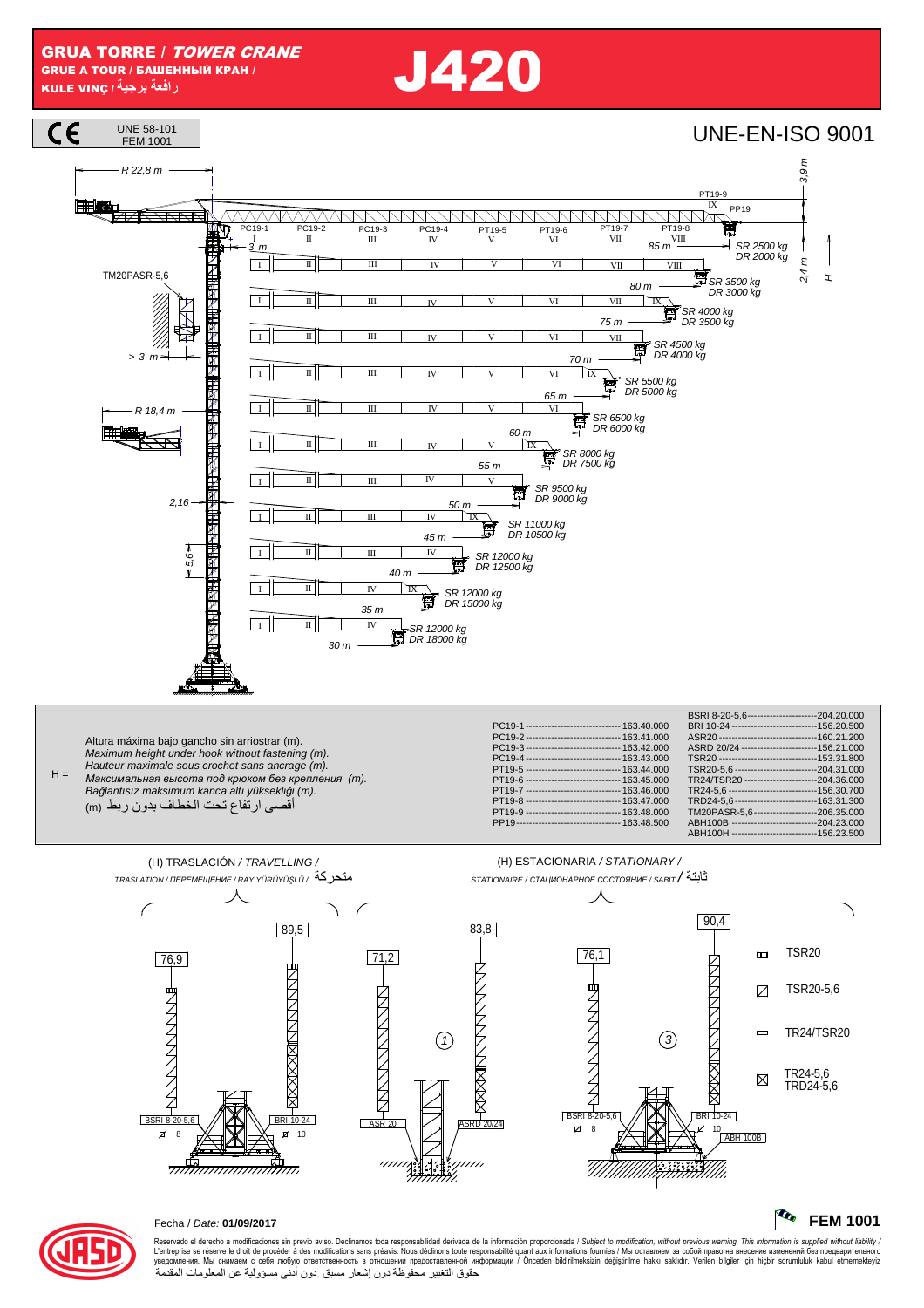| الأحمال/ CARGAS / LOADS / CHARGES / HAFPY3KW / YÜKLER<br><b>J420</b> |                                                                                                        |                |                                                                                                                                                      |                |                |                |                |                                                                                                                                                |                          |                                                      |                                |                                                      |                                |                                |                          |                          |                                |
|----------------------------------------------------------------------|--------------------------------------------------------------------------------------------------------|----------------|------------------------------------------------------------------------------------------------------------------------------------------------------|----------------|----------------|----------------|----------------|------------------------------------------------------------------------------------------------------------------------------------------------|--------------------------|------------------------------------------------------|--------------------------------|------------------------------------------------------|--------------------------------|--------------------------------|--------------------------|--------------------------|--------------------------------|
| فہو                                                                  | ST-SR (t)                                                                                              |                | أقصي حمولة/ Cargas máximas / Maximum loads / Charges maximales / Максимальные нагрузки / Maksimum yük<br>$ST-SR - 12t$                               |                |                |                |                |                                                                                                                                                |                          |                                                      |                                |                                                      |                                |                                |                          |                          |                                |
|                                                                      | 12t                                                                                                    |                | مدى الخطاف/ / Alcance del gancho [m] / Hook reach [m] / Portée du crochet (m) / Радиус действия крюка (m) / Kancanın yüksekliği (m) / طحطاف/ Alcance |                |                |                |                |                                                                                                                                                |                          |                                                      |                                |                                                      |                                |                                |                          |                          |                                |
| <b>RAN</b>                                                           | @(m)                                                                                                   | 20             |                                                                                                                                                      | 25             |                | 30             | 35             | 40                                                                                                                                             | 45                       | 50                                                   | 55                             | 60                                                   | 65                             | 70                             | 75                       | 80                       | 85                             |
| $\overline{[m]}$<br>85                                               | 27,6                                                                                                   | 12,00          |                                                                                                                                                      | 12,00          |                | 10,87          | 9,02           | 7,64                                                                                                                                           | 6,56                     | 5,70                                                 | 4,99                           | 4,40                                                 | 3,90                           | 3,48                           | 3,11                     | 2,78                     | 2,5                            |
| 80                                                                   | 31,7                                                                                                   | 12,00          |                                                                                                                                                      | 12,00          |                | 12,00          | 10,66          | 9,07                                                                                                                                           | 7,83                     | 6,84                                                 | 6,03                           | 5,36                                                 | 4,78                           | 4,29                           | 3,87                     | 3,50                     | $\overline{\phantom{0}}$       |
| 75                                                                   | 32,3                                                                                                   | 12,00          |                                                                                                                                                      | 12,00          |                | 12,00          | 10,93          | 9,31                                                                                                                                           | 8,04                     | 7,03                                                 | 6,21                           | 5,52                                                 | 4,93                           | 4,43                           | 4,00                     | $\overline{\phantom{0}}$ | $\overline{\phantom{0}}$       |
| 70                                                                   | 32,7                                                                                                   | 12,00          |                                                                                                                                                      | 12,00          |                | 12,00          | 11,07          | 9,42                                                                                                                                           | 8,15                     | 7,13                                                 | 6,29                           | 5,59                                                 | 5,00                           | 4,50                           | $\overline{\phantom{0}}$ |                          | $\overline{\phantom{0}}$       |
| 65                                                                   | 35,0                                                                                                   | 12,00          |                                                                                                                                                      | 12,00          |                | 12,00          | 11,99          | 10,23                                                                                                                                          | 8,86                     | 7,77                                                 | 6,88                           | 6,13                                                 | 5,50                           |                                |                          |                          | $\overline{\phantom{0}}$       |
| 60                                                                   | 36,5                                                                                                   | 12,00          |                                                                                                                                                      | 12,00          |                | 12,00          | 12,00          | 10,78                                                                                                                                          | 9,36                     | 8,21                                                 | 7,28                           | 6,50                                                 |                                | $\overline{\phantom{0}}$       | $\overline{\phantom{0}}$ | $\overline{\phantom{0}}$ | $\overline{\phantom{0}}$       |
| 55                                                                   | 39,4                                                                                                   | 12,00          |                                                                                                                                                      | 12,00          |                | 12,00          | 12,00          | 11,77                                                                                                                                          | 10,24                    | 9,01                                                 | 8,00                           | $\qquad \qquad$                                      | $\qquad \qquad \longleftarrow$ |                                | $\overline{\phantom{0}}$ | $\overline{\phantom{0}}$ | $\overline{\phantom{0}}$       |
| 50                                                                   | 41,1                                                                                                   | 12,00          |                                                                                                                                                      | 12,00          |                | 12,00          | 12,00          | 12,00                                                                                                                                          | 10,78                    | 9,50                                                 | $\hspace{0.05cm}$              |                                                      | $\overline{\phantom{0}}$       |                                |                          | $\overline{\phantom{0}}$ | $\overline{\phantom{0}}$       |
| 45                                                                   | 41,8                                                                                                   | 12,00          |                                                                                                                                                      | 12,00          |                | 12,00          | 12,00          | 12,00                                                                                                                                          | 11,00                    | $\overline{\phantom{0}}$                             |                                | $\overline{\phantom{0}}$                             |                                |                                | $\overline{\phantom{0}}$ | $\overline{\phantom{0}}$ | $\overline{\phantom{0}}$       |
| 40                                                                   | 40,0                                                                                                   | 12,00          |                                                                                                                                                      | 12,00          |                | 12,00          | 12,00          | 12,00                                                                                                                                          |                          | $\overbrace{\phantom{aaaaa}}$                        | $\overline{\phantom{0}}$       |                                                      | $\qquad \qquad \longleftarrow$ | $\overline{\phantom{0}}$       | —                        | $\overline{\phantom{0}}$ | $\qquad \qquad \longleftarrow$ |
| 35                                                                   | 35,0                                                                                                   | 12,00          |                                                                                                                                                      | 12,00          |                | 12,00          | 12,00          |                                                                                                                                                |                          | $\qquad \qquad$                                      | $\overline{\phantom{m}}$       |                                                      | $\qquad \qquad$                |                                |                          |                          |                                |
| 30                                                                   | 30,0                                                                                                   | 12,00          |                                                                                                                                                      | 12,00          |                | 12,00          |                |                                                                                                                                                |                          | $\overline{\phantom{a}}$                             |                                |                                                      |                                |                                |                          | <u>.</u>                 | $\overline{\phantom{0}}$       |
|                                                                      | أقصبي حمولة/ Cargas máximas / Maximum loads / Charges maximales / Максимальные нагрузки / Maksimum yük |                |                                                                                                                                                      |                |                |                |                |                                                                                                                                                |                          |                                                      |                                |                                                      |                                |                                |                          |                          |                                |
| <u>    bid</u>                                                       | ST-DR (kg)                                                                                             |                | $ST-DR - 24t$                                                                                                                                        |                |                |                |                |                                                                                                                                                |                          |                                                      |                                |                                                      |                                |                                |                          |                          |                                |
| <u>KKN</u>                                                           | 24t                                                                                                    |                |                                                                                                                                                      |                |                |                |                | مدى الخطاف/ Alcance del gancho [m] / Hook reach [m] / Portée du crochet (m) / Радиус действия крюка (m) / Kancanın yüksekliği (m) / مدى الخطاف |                          |                                                      |                                |                                                      |                                |                                |                          |                          |                                |
| $\sqrt{m}$                                                           | @(m)                                                                                                   | 20             |                                                                                                                                                      | 25             | 30             | 35             | 40             | 45                                                                                                                                             | 50                       | 55                                                   | 60                             | 65                                                   |                                | 70                             | 75                       | 80                       | 85                             |
| 85                                                                   | 14,8                                                                                                   | 17,03          |                                                                                                                                                      | 13,10          | 10,48          | 8,60           | 7,20           | 6,11                                                                                                                                           | 5,24                     | 4,52                                                 | 3,93                           | 3,42                                                 |                                | 2,99                           | 2,62                     | 2,29                     | 2,0                            |
| 80                                                                   | 16,9                                                                                                   | 19,87          |                                                                                                                                                      | 15,37          | 12,37          | 10,23          | 8,62           | 7,37                                                                                                                                           | 6,37                     | 5,56                                                 | 4,87                           | 4,30                                                 |                                | 3,80                           | 3,37                     | 3,00                     |                                |
| 75                                                                   | 17,3                                                                                                   | 20,34          |                                                                                                                                                      | 15,75          | 12,68          | 10,50          | 8,86           | 7,58                                                                                                                                           | 6,56                     | 5,73                                                 | 5,03                           | 4,44                                                 |                                | 3,94                           | 3,50                     | $\overline{\phantom{0}}$ | $\hspace{0.05cm}$              |
| 70                                                                   | 17,4                                                                                                   | 20,56          |                                                                                                                                                      | 15,92          | 12,83          | 10,62          | 8,97           | 7,68                                                                                                                                           | 6,65                     | 5,81                                                 | 5,10                           | 4,51                                                 |                                | 4,00                           |                          | $\overline{\phantom{0}}$ | $\overline{\phantom{0}}$       |
| 65                                                                   | 18,6                                                                                                   | 22,15          |                                                                                                                                                      | 17,20          | 13,89          | 11,53          | 9,76           | 8,39                                                                                                                                           | 7,29                     | 6,39                                                 | 5,63                           | 5,00                                                 |                                |                                | $\qquad \qquad$          |                          | $\overline{\phantom{0}}$       |
| 60                                                                   | 19,4                                                                                                   | 23,25          |                                                                                                                                                      | 18,07          | 14,62          | 12,16          | 10,31          | 8,87                                                                                                                                           | 7,72                     | 6,78                                                 | 6,00                           |                                                      |                                |                                | $\overline{\phantom{0}}$ | $\overline{\phantom{0}}$ |                                |
| 55                                                                   | 20,9                                                                                                   | 24,00          |                                                                                                                                                      | 19,65          | 15,94          | 13,28          | 11,30          | 9,75                                                                                                                                           | 8,51                     | 7,50                                                 |                                | $\overline{\phantom{0}}$                             |                                | $\overline{\phantom{0}}$       |                          | $\overline{\phantom{0}}$ |                                |
| 50<br>45                                                             | 21,8<br>22,2                                                                                           | 24,00<br>24,00 |                                                                                                                                                      | 20,62<br>21,00 | 16,75<br>17,06 | 13,98<br>14,25 | 11,91<br>12,14 | 10,29<br>10,50                                                                                                                                 | 9,00                     | $\overline{\phantom{0}}$                             |                                | $\overline{\phantom{0}}$                             |                                | $\overline{\phantom{0}}$       | $\overline{\phantom{0}}$ | $\overline{\phantom{0}}$ |                                |
| 40                                                                   | 22,7                                                                                                   | 24,00          |                                                                                                                                                      | 21,57          | 17,54          | 14,66          | 12,50          |                                                                                                                                                |                          | —                                                    | $\hspace{0.05cm}$              | $\overline{\phantom{0}}$<br>$\overline{\phantom{0}}$ |                                | —                              | $\overline{\phantom{0}}$ |                          |                                |
| 35                                                                   | 23,2                                                                                                   | 24,00          |                                                                                                                                                      | 22,05          | 17,94          | 15,00          |                |                                                                                                                                                | $\overline{\phantom{0}}$ |                                                      | $\qquad \qquad \longleftarrow$ | $\overline{\phantom{0}}$                             |                                | $\overline{\phantom{0}}$       | —                        | $\overline{\phantom{0}}$ | -                              |
| 30                                                                   | 23,2                                                                                                   | 24,00          |                                                                                                                                                      | 22,12          | 18,00          |                |                | $\overline{\phantom{0}}$                                                                                                                       | $\overline{\phantom{0}}$ | $\overline{\phantom{0}}$<br>$\overline{\phantom{0}}$ |                                |                                                      |                                | $\qquad \qquad \longleftarrow$ | $\qquad \qquad$          | $\overline{\phantom{0}}$ |                                |
|                                                                      |                                                                                                        |                |                                                                                                                                                      |                |                |                |                |                                                                                                                                                |                          |                                                      |                                |                                                      |                                |                                |                          |                          |                                |

|                      |      | نْقُل/ LASTRES INFERIORES / <i>LOWER BALLASTS / LESTS INFÉRIEURS / HИЖНИЙ БАЛЛАСТ / ALT AĞIRLIK TAŞLARI</i> |      |      |
|----------------------|------|-------------------------------------------------------------------------------------------------------------|------|------|
| <b>BRI 10-24</b>     | H(m) | 80,0                                                                                                        | 85,6 | 90.4 |
|                      | P(t) | 48                                                                                                          |      | 108  |
| <b>BSRI 8-20-5.6</b> | H(m) | 56,2                                                                                                        | 67.4 | 76.9 |
|                      | D(f) | 60                                                                                                          | 84   | 120  |

H: Altura bajo gancho / Height under hook / Hauteur maximale sous crochet *Высота под крюком* / Kanca altı yüksekli*ğ*i / ف ,-ا 5 6أ ع /ر7ا Para alturas intermedias tomar el lastre correspondiente a la altura superior / For intermediate heights take the ballast corresponding to the higher height / Pour les hauteurs intermédiaires, opter pour le<br>lest correspon للار تفاعات البينية يرجى استخدام الثقل العائد للار تفاع الأعلى/ karşılık gelen ağirliği alınız



Pto Viento fuera de servicio / Out of service wind / Vitesse du vent hors service / *Ветровая нагрузка <sup>в</sup> покое* / Rüzgar devre dı*ş*ı / --ا رج @ A;"ا

i Consultar / Consult / Nous consulter / *Консультируйтесь* / Danı*ş*ınız / إ ع:"ا

· En servicio / In service / En service / *<sup>В</sup> работе* / Devrede / --ا BC

Fuera de servicio / Out of service / Hors service / *<sup>В</sup> покое* / Devre dı*ş*ı / --ا رج@



Reservado el derecho a modificaciones sin previo aviso. Declinamos toda responsabilidad derivada de la información proporcionada / Subjec*t to modification, without previous warning. This information is supplied without l* حقوق التغيير محفوظة دون إشعار مسبق دون أدنى مسؤولية عن المعلومات المقدمة

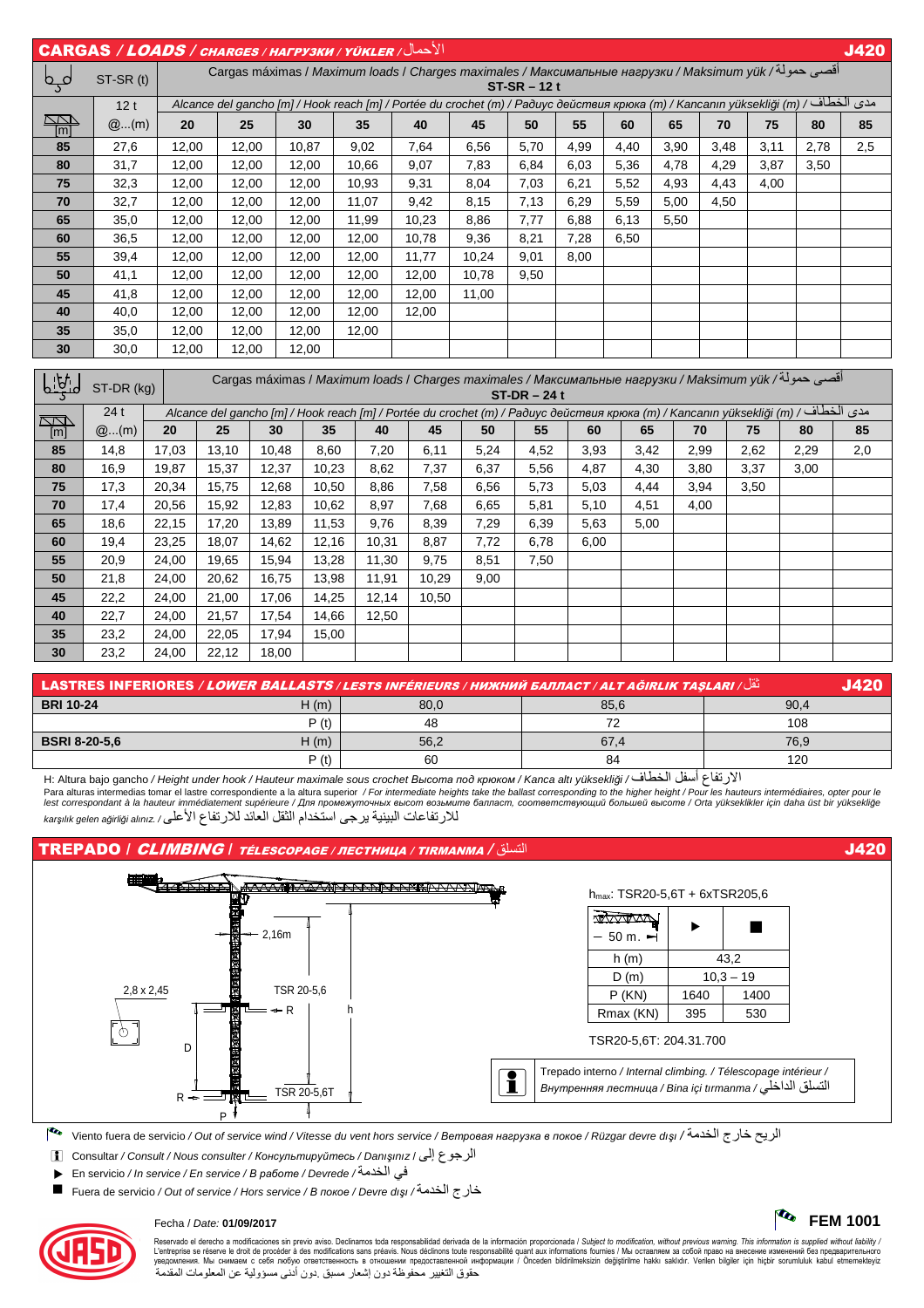| <b>CARACTERISTICAS DE MECANISMOS / <i>MECHANISMS FEATURES / caractéristiques des</i></b><br><u> الخصائص الآلية/ MÉCANISMES / ХАРАКТЕРИСТИКИ МЕХАНИЗМОВ / МЕКАNIZMALARIN ÖZELLİKLERİ</u> |                                                                                                                                                                                                                                                                                                                                  |                                                                                                                                                                |    |                                                                                                                                             |                                                        |                                                     |                                                    |                                            |  |
|-----------------------------------------------------------------------------------------------------------------------------------------------------------------------------------------|----------------------------------------------------------------------------------------------------------------------------------------------------------------------------------------------------------------------------------------------------------------------------------------------------------------------------------|----------------------------------------------------------------------------------------------------------------------------------------------------------------|----|---------------------------------------------------------------------------------------------------------------------------------------------|--------------------------------------------------------|-----------------------------------------------------|----------------------------------------------------|--------------------------------------------|--|
| *opcional<br>*optional<br>*en option<br>*опция                                                                                                                                          | ?¦<br><b>EC88115VF</b>                                                                                                                                                                                                                                                                                                           | *EC150205VF                                                                                                                                                    |    | <b>TG4025VF</b>                                                                                                                             | <b>OG4006VF</b>                                        | <b>TC15105VF</b>                                    |                                                    | <b>TH4010</b>                              |  |
| *opsiyonel<br>اختيار ي*                                                                                                                                                                 | 65 kW                                                                                                                                                                                                                                                                                                                            | 110 kW                                                                                                                                                         |    | 4 x 7,5 kW                                                                                                                                  | 4 x 7,5 kW                                             | 11 kW                                               |                                                    | 29,4 kW                                    |  |
|                                                                                                                                                                                         | 12<br>12 t  28 m/min.<br>10<br>2,2t 115 m/min<br>8<br>t<br>6<br>$\overline{4}$<br>$\overline{c}$<br>40<br>60<br>80<br>100<br>20<br>120<br>m/min                                                                                                                                                                                  | 12<br>121  48 m/min.<br>10<br>2,2 t  205 m/min.<br>8<br>6<br>4<br>2<br>60 80 100 120 140 160 180 200<br>40<br>m/min                                            |    | 025<br>m/min                                                                                                                                | 00,8<br>r/min<br>sl/min                                | 12t<br>0105<br>m/min<br><u>24 t</u><br>052<br>m/min |                                                    | 0,6<br>m/min                               |  |
| $\mathbb{H}$                                                                                                                                                                            | $24220$<br>$20816$<br>$t14210$<br>$8$<br>24 t  14 m/min.<br>4.4 t  57 m/min<br>10<br>20<br>30<br>40<br>50<br>60<br>m/min                                                                                                                                                                                                         | $^{24}_{22}$<br>$^{20}_{20}$<br>24 t  24 m/min.<br>4.4 t  102 m/min.<br>18<br>$t\frac{16}{14}$<br>$\frac{12}{10}$<br>8<br>20 30 40 50 60 70 80 90 100<br>m/min |    | lig<br>V<br>$P_{\text{TOTAL}}$ (EC88115VF+ OG4006VF + TC15105VF) = 106 kW<br>$P_{\text{TOTAL}}$ (EC150205VF+ OG4006VF + TC15105VF) = 151 kW | 400V 50Hz                                              |                                                     |                                                    |                                            |  |
|                                                                                                                                                                                         | <b>NVVVVVVVV</b><br>SR.<br>$H \leq$<br><b>DR</b><br>н                                                                                                                                                                                                                                                                            | 828 m<br>414 m                                                                                                                                                 |    | $\mathbf{I}$                                                                                                                                | 囚                                                      | →H                                                  |                                                    |                                            |  |
|                                                                                                                                                                                         | قائمة التحميل/ LISTA DE EMBARQUE / PACKING LIST / LISTE DE COLISAGE CПИСОК ПОСТАВКИ / ÇEKİ LISTESİ                                                                                                                                                                                                                               |                                                                                                                                                                |    |                                                                                                                                             |                                                        |                                                     |                                                    | <b>J420</b>                                |  |
|                                                                                                                                                                                         | DENOMINACIÓN / DENOMINATION / DÉSIGNATION / HA3BAHHE / AÇIKLAMA / اسم                                                                                                                                                                                                                                                            |                                                                                                                                                                |    |                                                                                                                                             | $L$ [m]                                                | $A$ [m]                                             | H[m]                                               | P/W<br>[kg]                                |  |
| البرج السفلي/ Alt kule                                                                                                                                                                  | Torre inferior / Lower tower / Tour inférieure / Нижняя башня                                                                                                                                                                                                                                                                    | TSRI-20-5,6                                                                                                                                                    |    |                                                                                                                                             | 5,990                                                  | 2,257                                               | 2,257                                              | 6860                                       |  |
| Torre /Tower/Tour<br>بر ج / Башня / Kule /                                                                                                                                              |                                                                                                                                                                                                                                                                                                                                  | <b>TSR20</b><br>TSR20-5,6<br>TR24-5,6                                                                                                                          |    | 4,260<br>5,990<br>5,990                                                                                                                     | 2,251<br>2,257<br>2,760                                | 2,251<br>2,257<br>2,835                             | 3110<br>4210<br>4760                               |                                            |  |
|                                                                                                                                                                                         | Torre desmontada / Dismantled tower / Tour démontée /<br>برج مفكك / Paзобранная башня / Kule demonte edilmiş                                                                                                                                                                                                                     | TRD24-5,6                                                                                                                                                      |    |                                                                                                                                             | 5,990                                                  | 1,170                                               | 2,545                                              | 5280                                       |  |
| عارضة طويلة، مُصغر                                                                                                                                                                      | Larguero largo, reducción / Long crossbar, reduction /<br>Traverse longue, réduction / Длинная продольная балка,<br>уменьшение / Uzun kiriş, azaltma                                                                                                                                                                             | <b>TR24/TSR20</b>                                                                                                                                              |    | I                                                                                                                                           | 3,950                                                  | 0,6                                                 | 1,814                                              | 2267                                       |  |
| عارضة قصيرة، مُصغر                                                                                                                                                                      | Larguero corto reduccion / Short crossbar, reduction,<br>Traverse courte, réduction / Короткая продольная балка,<br>уменьшение / Kisa kiriş, arttırma                                                                                                                                                                            | <b>TR24/TSR20</b>                                                                                                                                              |    |                                                                                                                                             | 1,915                                                  | 0,6                                                 | 1,814                                              | 1058                                       |  |
|                                                                                                                                                                                         | Torre asiento pista, torre superior y orientación<br>Slewing table, top tower and slewing mechanism<br>Tour pivot + tour supérieure + mécanisme d'orientation<br>Сиденье площадки + верхняя башня + поворотный механизм<br>Göbek +üst kule+mekanizma<br>برج وحدة الدوران + البرج العلوي + ألية الدوران                           |                                                                                                                                                                |    | < A >                                                                                                                                       | 8,375                                                  | 2,315                                               | 2,475                                              | 15805                                      |  |
|                                                                                                                                                                                         | Punta de torre / Top tower / tour supérieure / верхняя башня /<br>رأس البر ج / Kulenin kafa bölümü                                                                                                                                                                                                                               |                                                                                                                                                                |    |                                                                                                                                             | 4,590                                                  | 2,150                                               | 2,425                                              | 3850                                       |  |
| механизм                                                                                                                                                                                | Torre asiento pista + base punta de torre + orientación<br>Slewing table + tower head base + slewing mechanism<br>Tour pivot + base du porte-flèche + mécanisme d'orientation<br>Сиденье площадки + основание верхней секции башни + поворотный<br>Göbek + üst kule +mekanizma<br>برج وحدة الدوارن + البرج العلوي + ألية الدوران |                                                                                                                                                                |    |                                                                                                                                             | н<br>4,650                                             | 2,315                                               | 2,475                                              | 11955                                      |  |
| Tramo de pluma<br>Jib section<br>Tronçon de flèche<br>Секция стрелы<br>Bom bölümü<br>أجزاء الذراع                                                                                       | PC19-1<br>PC19-2+Tr<br>PC19-3<br>PC19-4                                                                                                                                                                                                                                                                                          |                                                                                                                                                                | Ш  | Ш<br>IV<br><b>MAYYAMMAYOVANNANSIN</b>                                                                                                       | 10,270<br>ェ<br>10,300<br>10,280<br>10,280              | 1,845<br>1,600<br>1,600<br>1,600                    | 2,235<br>2,400<br>2,175<br>2,180                   | 4215<br>5385<br>4770<br>4035               |  |
|                                                                                                                                                                                         | PT19-5<br>PT19-6<br>PT19-7<br>PT19-8<br>PT19-9<br><b>PP19</b>                                                                                                                                                                                                                                                                    | $\vee$                                                                                                                                                         | VI | VII<br>VIII                                                                                                                                 | 10,315<br>10,300<br>10,280<br>10,280<br>5,184<br>1,300 | 1,600<br>1,600<br>1,600<br>1,600<br>1,600<br>1,850  | 2,205<br>2,205<br>2,160<br>2,160<br>2,163<br>0,655 | 2630<br>2020<br>1662<br>1362<br>790<br>320 |  |
|                                                                                                                                                                                         | Tirante sostén pluma / Jib support tie / Tirant de fleche / Растяжка<br>مشد دعامة الذر اع/ лоддержки стрелы / Kol destek bağları                                                                                                                                                                                                 |                                                                                                                                                                |    |                                                                                                                                             | 9,415                                                  | 1,11                                                | 0,685                                              | 3225                                       |  |



## Fecha / Date: 01/09/2017

Reservado el derecho a modificaciones sin previo aviso. Declinamos toda responsabilidad derivada de la información proporcionada / Subject to *modification, without previous warning. This information is supplied without* 

 $\frac{1}{2}$  FEM 1001